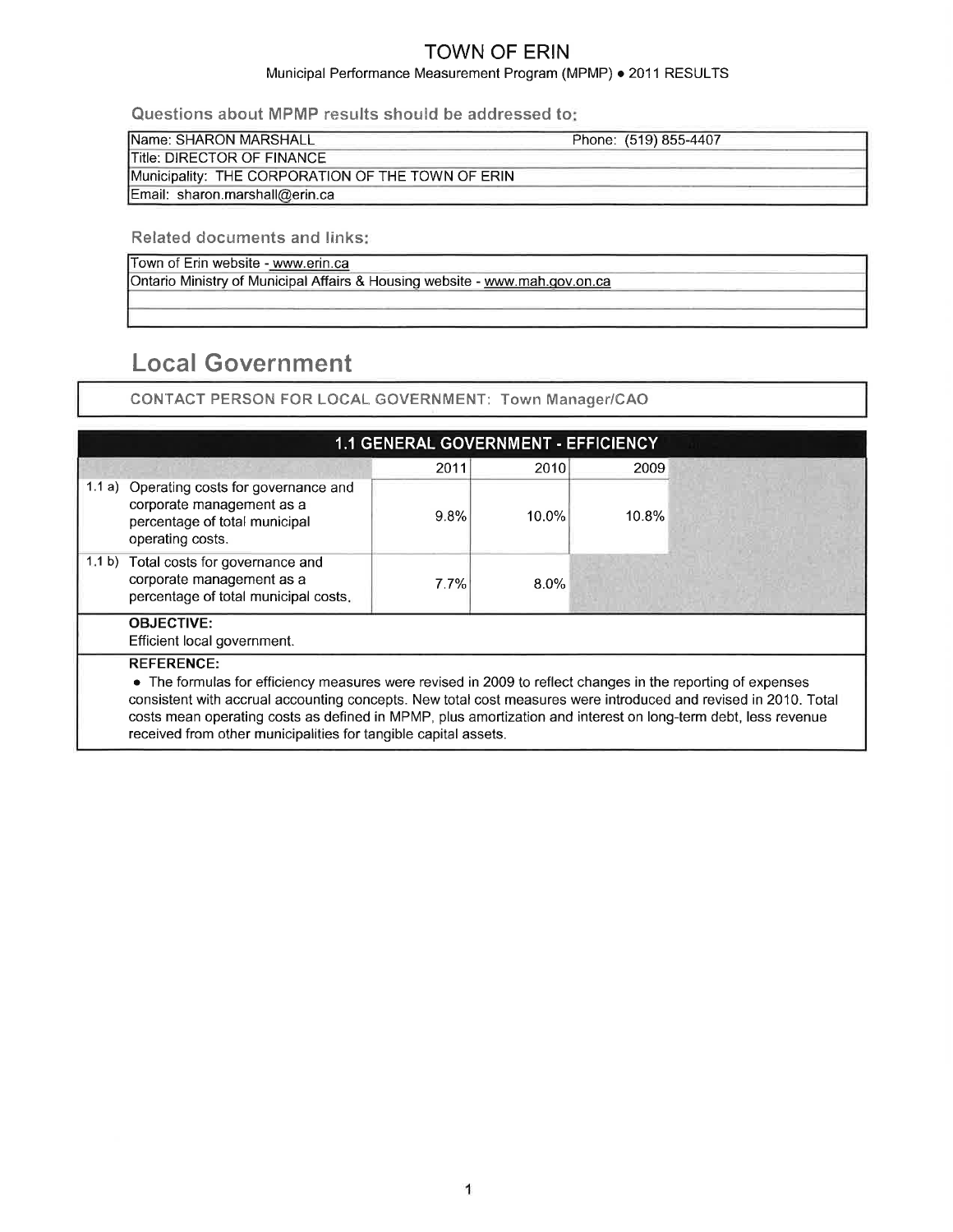#### Municipal Performance Measurement Program (MPMP) . 2011 RESULTS

# Fire Services

### CONTACT PERSON FOR FIRE SERVICES: Fire Chief Dan Callaghan

|                                                                        | 2.1 FIRE SERVICES - EFFICIENCY |      |    |      |   |      |  |  |
|------------------------------------------------------------------------|--------------------------------|------|----|------|---|------|--|--|
|                                                                        |                                | 2011 |    | 2010 |   | 2009 |  |  |
| 2.1 a) Operating costs for fire services per<br>\$1,000 of assessment. | 0.36<br>S                      |      | -S | 0.38 | S | 0.43 |  |  |
| 2.1 b) Total costs for fire services per \$1,000<br>of assessment.     | 0.44                           |      | -S | 0.47 |   |      |  |  |
| <b>OBJECTIVE:</b><br>Efficient fire services.                          |                                |      |    |      |   |      |  |  |
| <b>REFERENCE:</b>                                                      |                                |      |    |      |   |      |  |  |

o The formulas for efficiency measures were revised in 2009 to reflect changes in the reporting of expenses consistent with accrual accounting concepts. New total cost measures were introduced and revised in 2010. Total costs mean operating costs as defined in MPMP, plus amortization and interest on long-term debt, less revenue received from other municipalities for tangible capital assets.

|     | 2.2 & 2.3 CIVILIAN FIRE RELATED INJURIES - EFFECTIVENESS                                            |       |       |       |  |
|-----|-----------------------------------------------------------------------------------------------------|-------|-------|-------|--|
|     |                                                                                                     | 2011  | 2010  | 2009  |  |
| 2.2 | Number of residential fire related<br>civilian injuries per 1,000 persons.                          | 0.000 | 0.000 | 0.000 |  |
| 2.3 | Number of residential fire related<br>civilian injuries averaged over 5 years<br>per 1,000 persons. | 0.000 | 0.000 | 0.000 |  |
|     | <b>OBJECTIVE:</b><br>.                                                                              |       |       |       |  |

Minimize the number of civilian injuries in residential fires.

|                                                                                                              | 2.4 & 2.5 CIVILIAN FIRE RELATED FATALITIES - EFFECTIVENESS |        |       |
|--------------------------------------------------------------------------------------------------------------|------------------------------------------------------------|--------|-------|
|                                                                                                              | 2011                                                       | 2010   | 2009  |
| Number of residential fire related<br>2.4<br>civilian fatalities per 1,000 persons.                          | 0.0001                                                     | 0.0001 | 0.000 |
| Number of residential fire related<br>2.5<br>civilian fatalities averaged over 5<br>years per 1,000 persons. | 0.000                                                      | 0.000  | 0.000 |
| <b>OBJECTIVE:</b><br>Minimize the number of civilian fatalities in residential fires.                        |                                                            |        |       |

|     | <b>2.6 NUMBER OF RESIDENTIAL STRUCTURAL FIRES - EFFECTIVENESS</b>         |       |       |       |  |
|-----|---------------------------------------------------------------------------|-------|-------|-------|--|
|     |                                                                           | 2011  | 2010  | 2009  |  |
| 2.6 | Number of residential structural fires<br>per 1,000 households.           | 0.711 | 0.719 | 1.026 |  |
|     | <b>OBJECTIVE:</b><br>Minimize the number of residential structural fires. |       |       |       |  |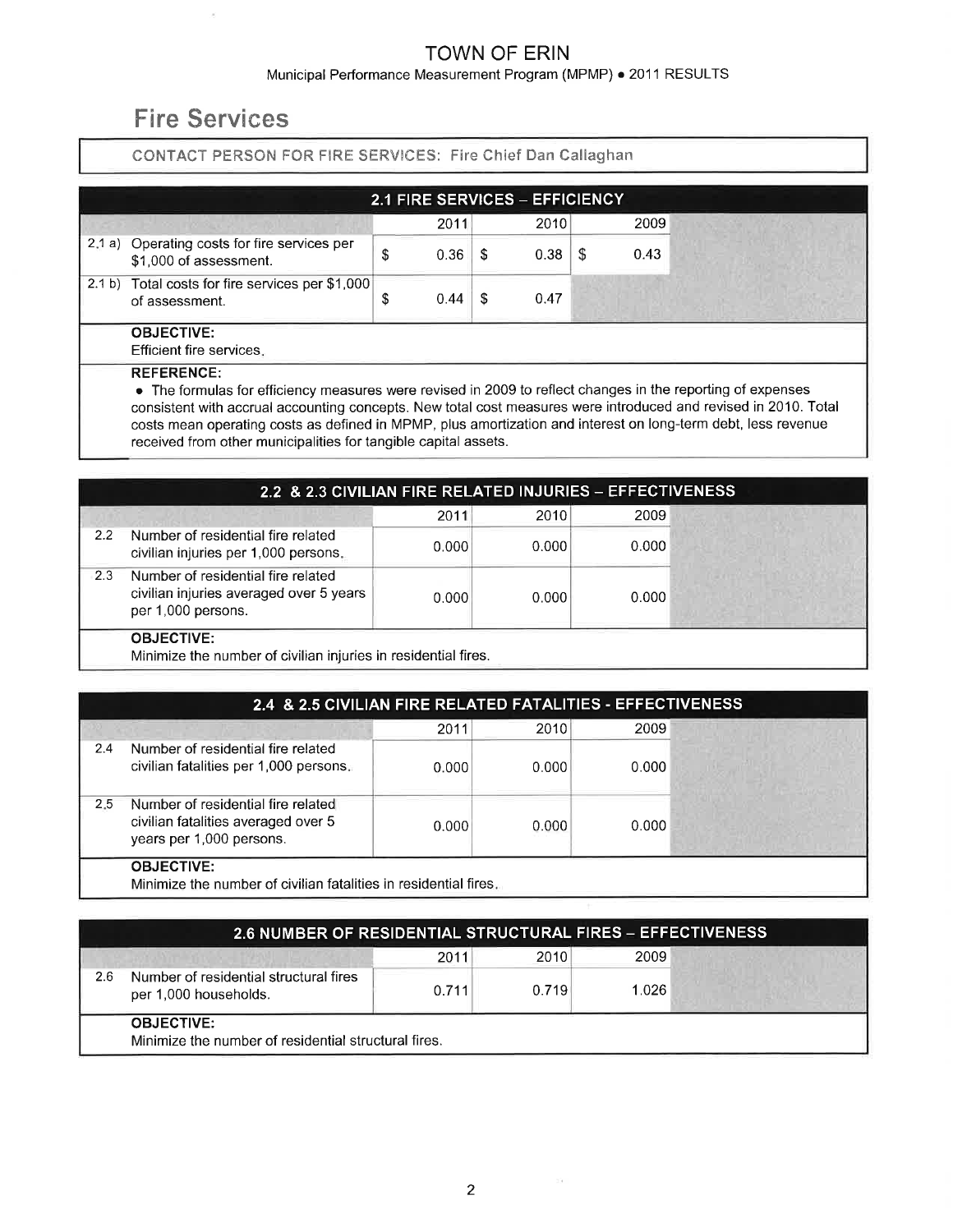Municipal Performance Measurement Program (MPMP) . 2011 RESULTS

# **Building Permits & Inspection Services**

### CONTACT PERSON FOR BUILDING PERMITS & INSPECTION SERVICES: CBO Andrew Hartholt

|                                                                                                                                             |    |       | 4.1 BUILDING PERMITS & INSPECTION SERVICES - EFFICIENCY |
|---------------------------------------------------------------------------------------------------------------------------------------------|----|-------|---------------------------------------------------------|
|                                                                                                                                             |    | 2011  |                                                         |
| 4.1 a) Operating costs for building permits<br>and inspection services per \$1,000 of<br>contruction activity (based on permits<br>issued). | \$ | 13.05 |                                                         |
| 4.1 b) Total costs for building permits and<br>inspection services per \$1,000 of<br>contruction activity (based on permits<br>issued).     | S  | 13.17 |                                                         |
| <b>OBJECTIVE:</b><br>Efficient building permits and inspection services.                                                                    |    |       |                                                         |
| <b>REFERENCE:</b><br>• MPMP measures for building permits and inspection services were introduced in $2011$ .                               |    |       |                                                         |

in MPMP measures for building permits and inspection services were introduced

|            |                                                                                                                                                                                              | 4.2 REVIEW OF COMPLETE BUILDING PERMIT APPLICATIONS - EFFECTIVENESS |
|------------|----------------------------------------------------------------------------------------------------------------------------------------------------------------------------------------------|---------------------------------------------------------------------|
| 4.2        | 2011<br>Median number of days to review a complete building<br>permit application and issue a permit or not issue a<br>permit, and provide all reasons for refusal:                          |                                                                     |
| a)         | Category 1: Houses<br>(houses not exceeding 3 storeys/600<br>square metres)<br>9<br>Reference: provincial standard is 10<br>working days.                                                    |                                                                     |
| b)         | Category 2: Small Buildings<br>(small commercial/industrial not<br>exceeding 3 storeys/600 square<br>9<br>metres)<br>Reference: provincial standard is 15<br>working days.                   |                                                                     |
| $\vert$ C) | Category 3: Large Buildings<br>(large residential/commercial/<br>industrial/ institutional)<br>7<br>Reference: provincial standard is 20<br>working days.                                    |                                                                     |
| d)         | Category 4: Complex buildings<br>(post disaster buildings, including<br>hospitals, power/water,<br>fire/police/EMS, communications)<br>Reference: provincial standard is 30<br>working days. |                                                                     |
|            | <b>OBJECTIVE:</b><br>Complete bulding permit applications are processed quickly and accurately.                                                                                              |                                                                     |
|            | <b>REFERENCE:</b><br>• MPMP measures for building permits and inspection services were introduced in 2011.                                                                                   |                                                                     |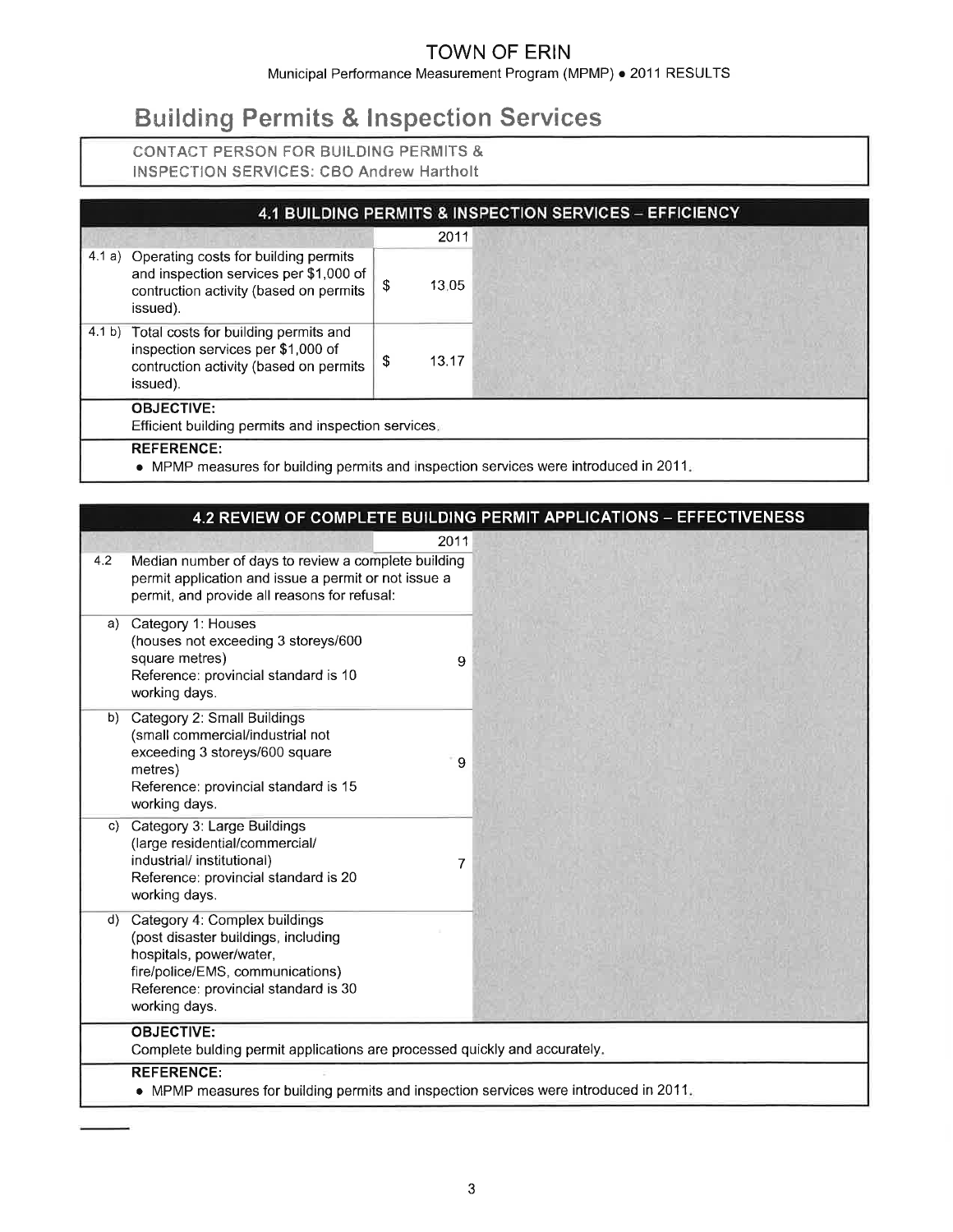### Municipal Performance Measurement Program (MPMP) . 2011 RESULTS

# Roads

### CONTACT PERSON FOR ROADS: Road Superintendent Larry VanWyck

|        |                                                                                |   | 5.1 PAVED ROADS - EFFICIENCY |    |          |
|--------|--------------------------------------------------------------------------------|---|------------------------------|----|----------|
|        |                                                                                |   | 2011                         |    | 2010     |
| 5, 1a) | Operating costs for paved (hard top)<br>roads per lane kilometre. <sup>1</sup> | S | 2,439.07                     | S. | 2.011.50 |
|        | 5.1 b) Total costs for paved (hard top) roads<br>per lane kilometre.           | S | 8,323.10                     | S  | 7.629.17 |
|        | <b>OBJECTIVE:</b><br>Efficient maintenance of paved roads.                     |   |                              |    |          |
|        | <b>REFERENCE:</b>                                                              |   |                              |    |          |

 $\bullet^{-1}$  The formulas for efficiency measures for paved roads were revised in 2010 to net out revenue received from utilities for utility cut repairs.

o The Total cost measure was also revised in2010. Total costs mean operating costs as defined in MPMP, plus amortization and interest on long-term debt, less revenue received from other municipalities for tangible capital assets.

|                                                                                                                                                                                                                                                                                                                                                                                                                                         |   |          |    | 5.2 UNPAVED ROADS - EFFICIENCY |    |          |  |
|-----------------------------------------------------------------------------------------------------------------------------------------------------------------------------------------------------------------------------------------------------------------------------------------------------------------------------------------------------------------------------------------------------------------------------------------|---|----------|----|--------------------------------|----|----------|--|
|                                                                                                                                                                                                                                                                                                                                                                                                                                         |   | 2011     |    | 2010                           |    | 2009     |  |
| 5.2 a) Operating costs for unpaved (loose<br>top) roads per lane kilometre.                                                                                                                                                                                                                                                                                                                                                             | S | 3.782.93 | \$ | 3.834.36                       | S. | 3,189.07 |  |
| 5.2 b) Total costs for unpaved (loose top)<br>roads per lane kilometre.                                                                                                                                                                                                                                                                                                                                                                 | S | 4.572.17 | S  | 4.639.22                       |    |          |  |
| <b>OBJECTIVE:</b><br>Efficient maintenance of unpaved roads.                                                                                                                                                                                                                                                                                                                                                                            |   |          |    |                                |    |          |  |
| <b>REFERENCE:</b><br>• The formulas for efficiency measures were revised in 2009 to reflect changes in the reporting of expenses<br>consistent with accrual accounting concepts. New total cost measures were introduced and revised in 2010. Total<br>costs mean operating costs as defined in MPMP, plus amortization and interest on long-term debt, less revenue<br>received from other municipalities for tangible capital assets. |   |          |    |                                |    |          |  |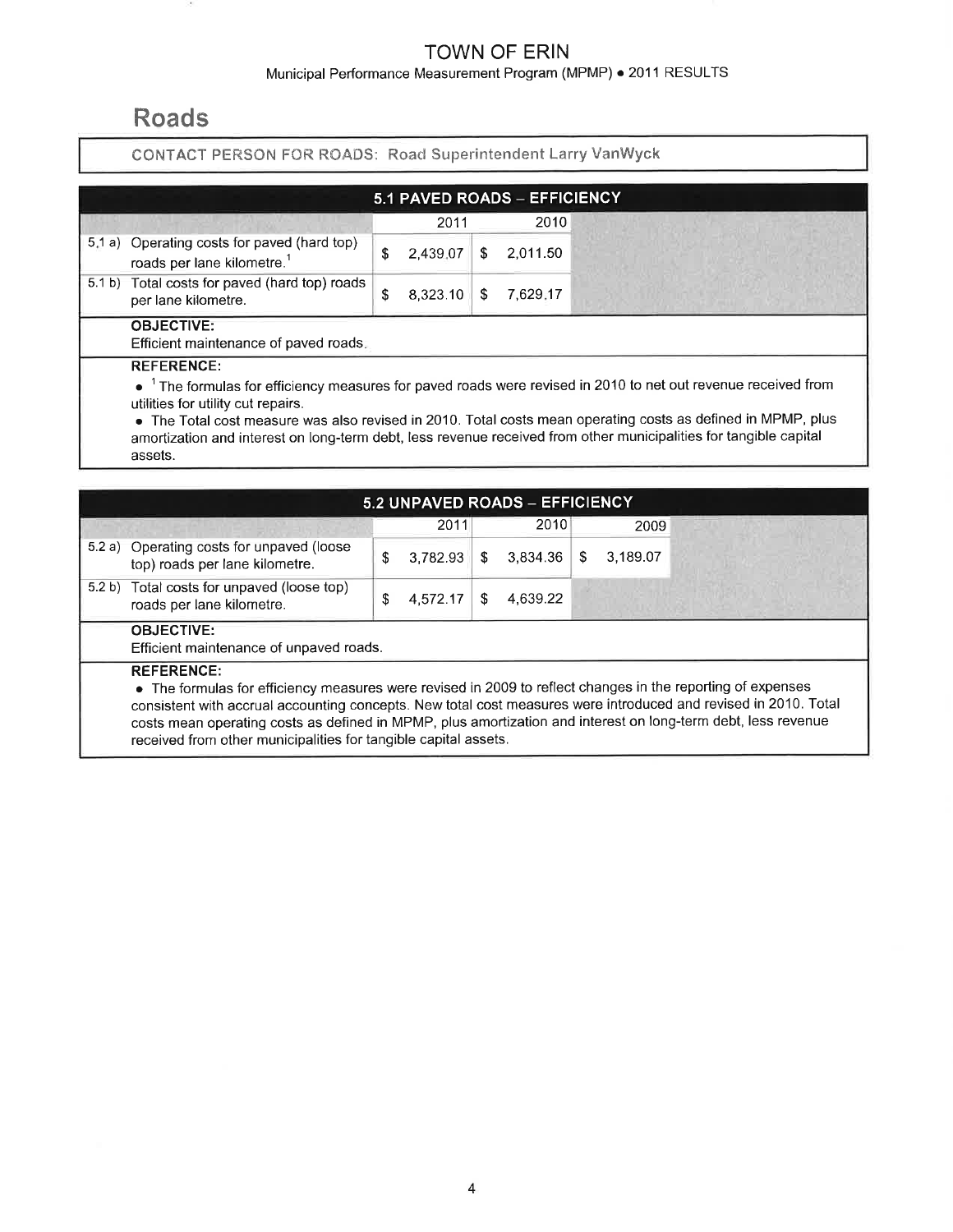Municipal Performance Measurement Program (MPMP) . 2011 RESULTS

|        |                                                                                         |   |       |   | 5.3 BRIDGES AND CULVERTS - EFFICIENCY |     |      |  |  |
|--------|-----------------------------------------------------------------------------------------|---|-------|---|---------------------------------------|-----|------|--|--|
|        |                                                                                         |   | 2011  |   | 2010                                  |     | 2009 |  |  |
|        | 5.3 a) Operating costs for bridges and<br>culverts per square metre of surface<br>area. | S | 9.33  | S | 8.35                                  | - S | 4.24 |  |  |
| 5.3 b) | Total costs for bridges and culverts<br>per square metre of surface area.               |   | 39.05 | S | 38.08                                 |     |      |  |  |
|        | <b>OBJECTIVE:</b>                                                                       |   |       |   |                                       |     |      |  |  |

Efficient maintenance of bridges and culverts

#### REFERENCE:

 $\bar{\nu}$ 

o The formulas for efficiency measures were revised in 2009 to reflect changes in the reporting of expenses consistent with accrual accounting concepts. New total cost measures were introduced and revised in 2010. Total costs mean operating costs as defined in MPMP, plus amortization and interest on long-term debt, less revenue received from other municipalities for tangible capital assets.

|        |                                                                                                                                                                                                                                                                                                                                                                                                                                         |              |     |        | 5.4 WINTER MAINTENANCE OF ROADS - EFFICIENCY |  |
|--------|-----------------------------------------------------------------------------------------------------------------------------------------------------------------------------------------------------------------------------------------------------------------------------------------------------------------------------------------------------------------------------------------------------------------------------------------|--------------|-----|--------|----------------------------------------------|--|
|        |                                                                                                                                                                                                                                                                                                                                                                                                                                         | 2011         |     | 2010   | 2009                                         |  |
| 5.4 a) | Operating costs for winter<br>maintenance of roadways per lane<br>kilometre maintained in winter.                                                                                                                                                                                                                                                                                                                                       | \$<br>388.49 | S.  | 278.66 | \$<br>402.29                                 |  |
| 5.4 b) | Total costs for winter maintenance of<br>roadways per lane kilometre<br>maintained in winter.                                                                                                                                                                                                                                                                                                                                           | \$<br>388.49 | -SS | 278.66 |                                              |  |
|        | <b>OBJECTIVE:</b><br>Efficient winter maintenance of roads.                                                                                                                                                                                                                                                                                                                                                                             |              |     |        |                                              |  |
|        | <b>REFERENCE:</b><br>• The formulas for efficiency measures were revised in 2009 to reflect changes in the reporting of expenses<br>consistent with accrual accounting concepts. New total cost measures were introduced and revised in 2010. Total<br>costs mean operating costs as defined in MPMP, plus amortization and interest on long-term debt, less revenue<br>received from other municipalities for tangible capital assets. |              |     |        |                                              |  |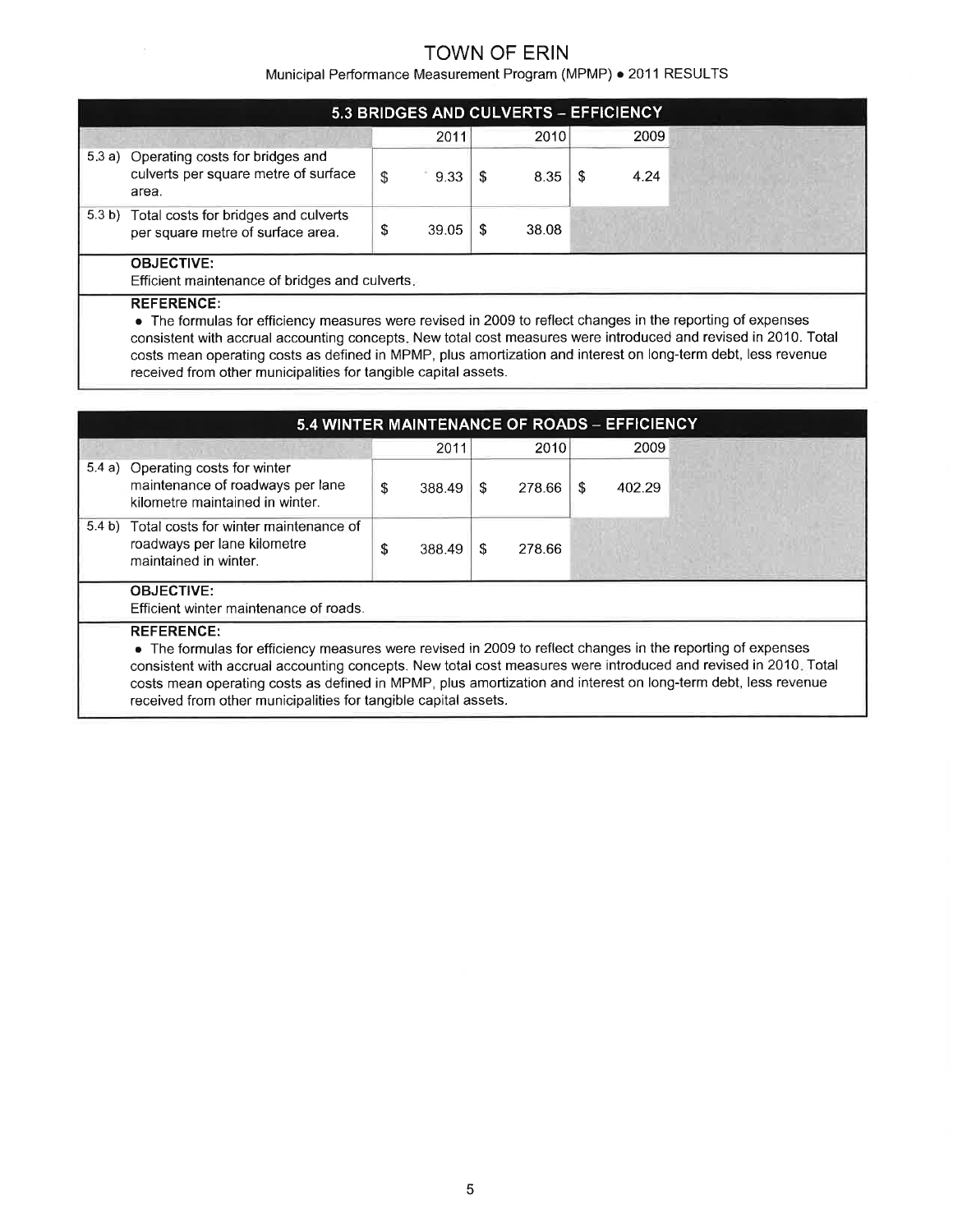Municipal Performance Measurement Program (MPMP) . 2011 RESULTS

|     |                                                                                                           | 5.5 ADEQUACY OF PAVED ROADS - EFFECTIVENESS |       |       |       |      |  |  |  |
|-----|-----------------------------------------------------------------------------------------------------------|---------------------------------------------|-------|-------|-------|------|--|--|--|
|     |                                                                                                           | 2011                                        | 2010  | 2009  | 2008  | 2007 |  |  |  |
| 5.5 | Percentage of paved lane kilometres<br>where the condition is rated as good<br>to very good. <sup>1</sup> | 32.9%                                       | 31.4% | 30.9% | 57.6% | 9.7% |  |  |  |
|     | <b>OBJECTIVE:</b>                                                                                         |                                             |       |       |       |      |  |  |  |
|     | Pavement condition meets municipal objectives.<br>DEEEDENCE.                                              |                                             |       |       |       |      |  |  |  |

REFERENCE:

 $\bullet^{-1}$  Pavement condition is rated using a Pavement Condition Index (PCI) such as the Index used by the Ontaric

Good Roads Association (OGRA) or the Ministry of Transportation's Roads lnventory Management System (RIMS)

|     | 5.6 ADEQUACY OF BRIDGES AND CULVERTS - EFFECTIVENESS                                            |       |       |       |  |  |  |  |  |  |  |
|-----|-------------------------------------------------------------------------------------------------|-------|-------|-------|--|--|--|--|--|--|--|
|     |                                                                                                 | 2011  | 2010  | 2009  |  |  |  |  |  |  |  |
| 5.6 | Percentage of bridges and culverts<br>where the condition is rated as good<br>to very good. $1$ | 25.0% | 25.0% | 27.1% |  |  |  |  |  |  |  |
|     | <b>OBJECTIVE:</b><br>Safe bridges and culverts.                                                 |       |       |       |  |  |  |  |  |  |  |
|     | <b>REFERENCE:</b>                                                                               |       |       |       |  |  |  |  |  |  |  |

o The effectiveness measure for bridges and culverts was introduced in 2009.

 $\bullet$  <sup>1</sup> A bridge or culvert is rated in good to very good condition if distress to the primary components is minimal requiring only maintenance. Primary components are the main load carrying components of the structure, including the deck, beams, girders, abutments, foundations, etc.

|     |                                                                                                                                           | 5.7 WINTER EVENT RESPONSES - EFFECTIVENESS |      |      |      |       |
|-----|-------------------------------------------------------------------------------------------------------------------------------------------|--------------------------------------------|------|------|------|-------|
|     |                                                                                                                                           | 2011                                       | 2010 | 2009 | 2008 | 2007  |
| 5.7 | Percentage of winter events where<br>the response met or exceeded locally<br>determined municipal service levels<br>for road maintenance. | 100%                                       | 100% | 100% | 100% | 100%l |
|     | <b>OBJECTIVE:</b><br>Response to winter storm events meets locally determined service levels for winter road maintenance.                 |                                            |      |      |      |       |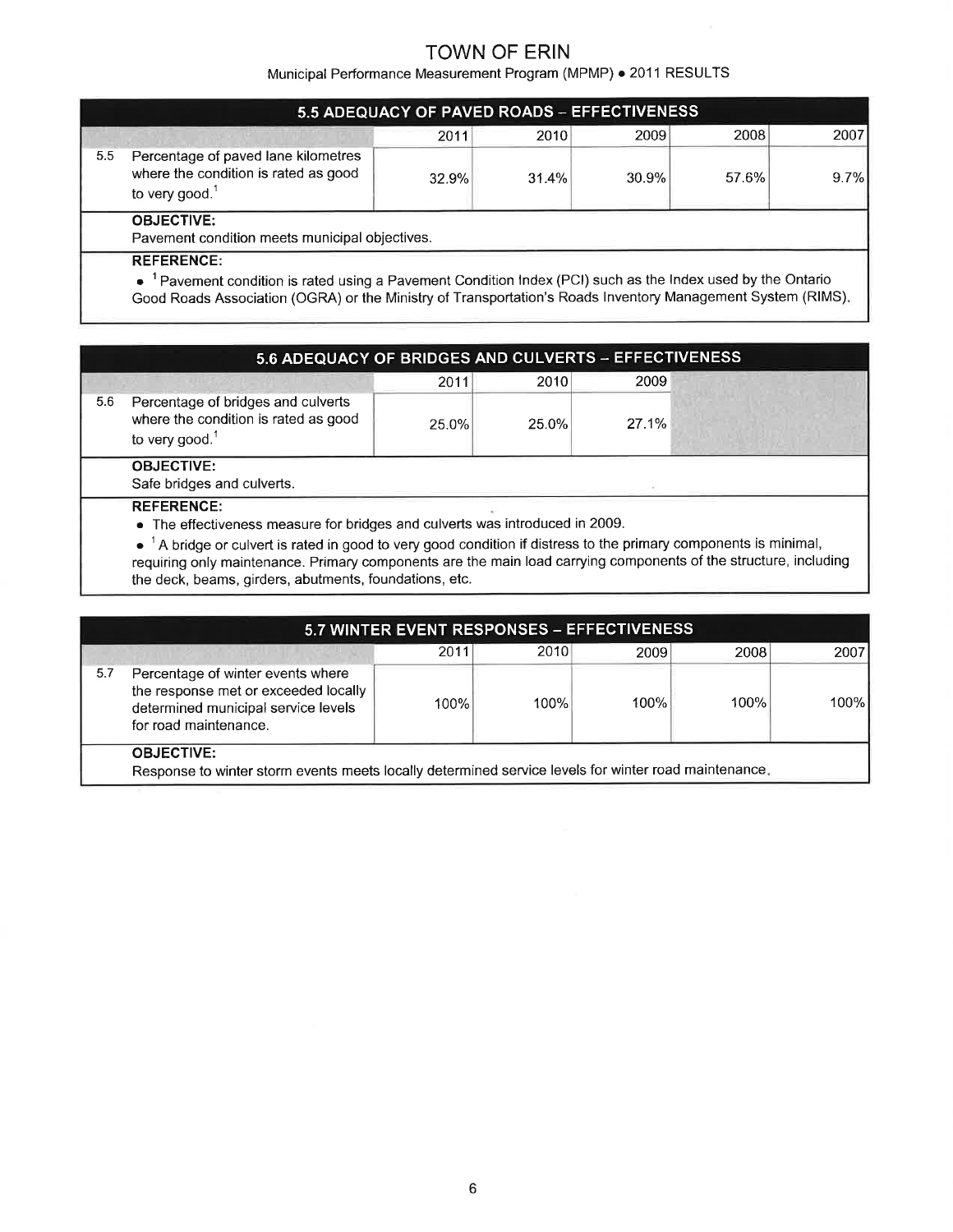### Municipal Performance Measurement Program (MPMP) . 2011 RESULTS

# **Drinking Water**

### CONTACT PERSON FOR DRINKING WATER: Water Superintendent Frank Smedley

| 9.1 DRINKING WATER TREATMENT - EFFICIENCY                                    |  |          |     |          |   |          |  |  |  |  |  |  |
|------------------------------------------------------------------------------|--|----------|-----|----------|---|----------|--|--|--|--|--|--|
|                                                                              |  | 2011     |     | 2010     |   | 2009     |  |  |  |  |  |  |
| 9.1 a) Operating costs for the treatment of<br>drinking water per megalitre. |  | 1.054.42 | \$. | 1.258.27 | S | 1.665.29 |  |  |  |  |  |  |
| 9.1 b) Total costs for the treatment of<br>drinking water per megalitre.     |  | 1.262.90 |     | 1.577.67 |   |          |  |  |  |  |  |  |
| <b>OBJECTIVE:</b><br>Efficient municipal water treatment services.           |  |          |     |          |   |          |  |  |  |  |  |  |

#### REFERENGE:

o The formulas for efficiency measures were revised in 2009 to reflect changes in the reporting of expenses consistent with accrual accounting concepts. New total cost measures were introduced and revised in 2010. Total costs mean operating costs as defined in MPMP, plus amortization and interest on long-term debt, less revenue received from other municipalities for tangible capital assets

| 9.2 DRINKING WATER DISTRIBUTION/TRANSMISSION - EFFICIENCY                                                                                                                                                                                                                                                                                                                                                                               |                  |             |                |  |
|-----------------------------------------------------------------------------------------------------------------------------------------------------------------------------------------------------------------------------------------------------------------------------------------------------------------------------------------------------------------------------------------------------------------------------------------|------------------|-------------|----------------|--|
|                                                                                                                                                                                                                                                                                                                                                                                                                                         | 2011             | 2010        | 2009           |  |
| 9.2 a) Operating costs for the distribution/<br>transmission of drinking water per<br>kilometre of water distribution pipe.                                                                                                                                                                                                                                                                                                             | 11.178.06<br>SS. | \$11,139.21 | 9,267.41<br>S. |  |
| 9.2 b) Total costs for the distribution/<br>transmission of drinking water per<br>kilometre of water distribution pipe.                                                                                                                                                                                                                                                                                                                 | 15,566.12<br>\$. | \$14.932.91 |                |  |
| <b>OBJECTIVE:</b><br>Efficient municipal water distribution/transmission services.                                                                                                                                                                                                                                                                                                                                                      |                  |             |                |  |
| <b>REFERENCE:</b><br>• The formulas for efficiency measures were revised in 2009 to reflect changes in the reporting of expenses<br>consistent with accrual accounting concepts. New total cost measures were introduced and revised in 2010. Total<br>costs mean operating costs as defined in MPMP, plus amortization and interest on long-term debt, less revenue<br>received from other municipalities for tangible capital assets. |                  |             |                |  |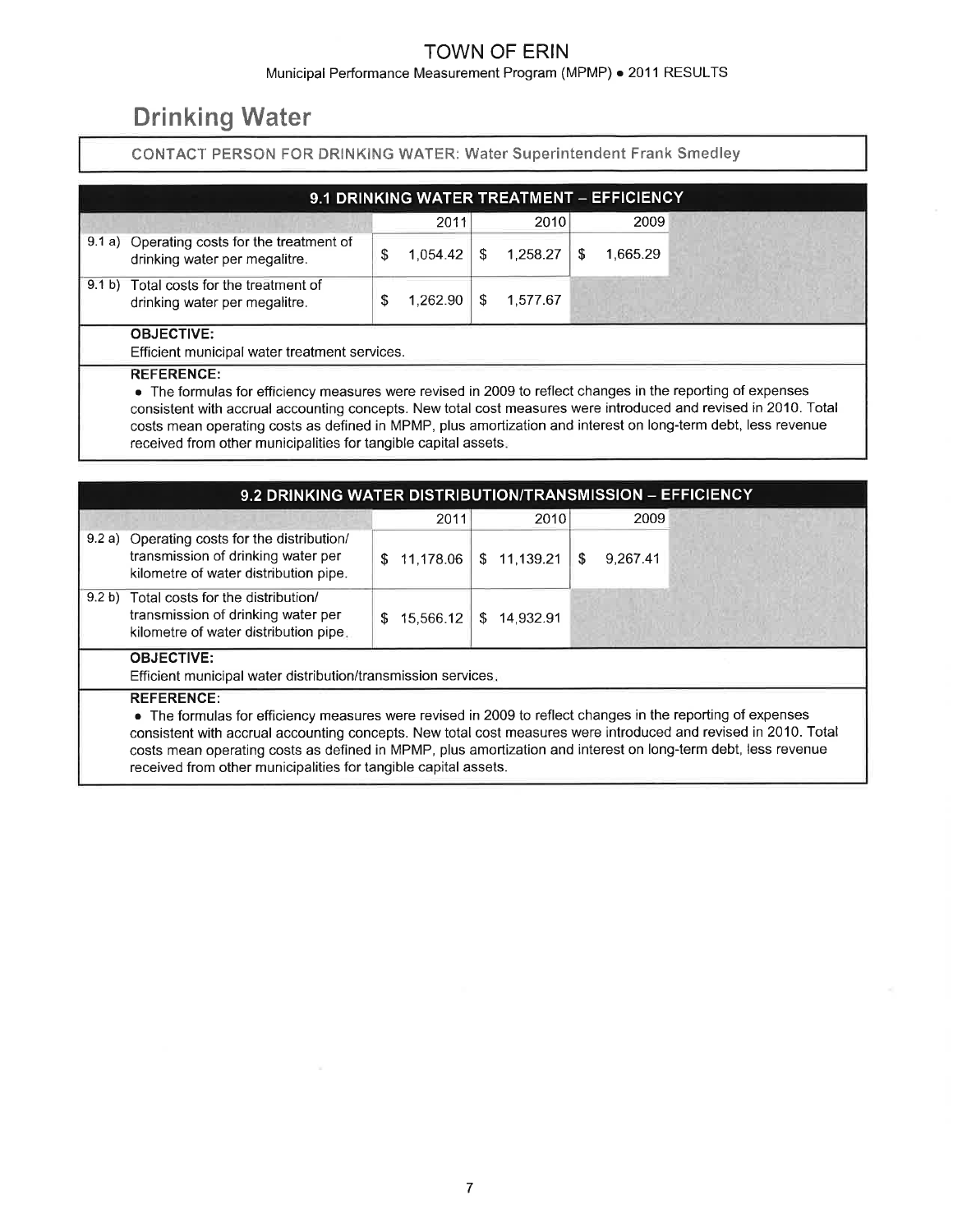Municipal Performance Measurement Program (MPMP) . 2011 RESULTS

|                                 | 2011                                                                                                                                                         |                      | 2010     |   | 2009                                              |
|---------------------------------|--------------------------------------------------------------------------------------------------------------------------------------------------------------|----------------------|----------|---|---------------------------------------------------|
| \$                              |                                                                                                                                                              | S                    | 1,999.92 | S | 2.387.47                                          |
| S                               |                                                                                                                                                              | S                    | 2.571.91 |   |                                                   |
| water per megalitre (integrated | Operating costs for the treatment and<br>distribution/transmission of drinking<br>Total costs for the treatment and<br>distribution/transmission of drinking | 1.784.57<br>2.279.67 |          |   | 9.3 DRINKING WATER INTEGRATED SYSTEM - EFFICIENCY |

#### REFERENCE:

o The formulas for efficiency measures were revised in 2009 to reflect changes in the reporting of expenses consistent with accrual accounting concepts. New total cost measures were introduced and revised in 2010. Total costs mean operating costs as defined in MPMP, plus amortization and interest on long-term debt, less revenue received from other municipalities for tangible capital assets.

|     |                                                                                                                                                             |        | 9.4 BOIL WATER ADVISORIES - EFFECTIVENESS |        |        |        |
|-----|-------------------------------------------------------------------------------------------------------------------------------------------------------------|--------|-------------------------------------------|--------|--------|--------|
|     |                                                                                                                                                             | 2011   | 2010                                      | 2009   | 2008   | 2007   |
| 9.4 | Weighted number of days when a boil<br>water advisory issued by the medical<br>officer of health, applicable to a<br>municipal water supply, was in effect. | 0.0000 | 0.0000                                    | 0.0000 | 0.0000 | 0.0000 |
|     | <b>OBJECTIVE:</b><br>Water is safe and meets local needs.                                                                                                   |        |                                           |        |        |        |

|     |                                                                                            |       |      | 9.5 BREAKS IN WATER MAINS - EFFECTIVENESS |       |      |
|-----|--------------------------------------------------------------------------------------------|-------|------|-------------------------------------------|-------|------|
|     |                                                                                            | 2011  | 2010 | 2009                                      | 2008  | 2007 |
| 9.5 | Number of water main breaks per 100<br>kilometres of water distribution pipe in<br>a year. | 12.12 | 9.09 | 6.25                                      | 12.50 | 6.25 |
|     | <b>OBJECTIVE:</b><br>Improve system reliability.                                           |       |      |                                           |       |      |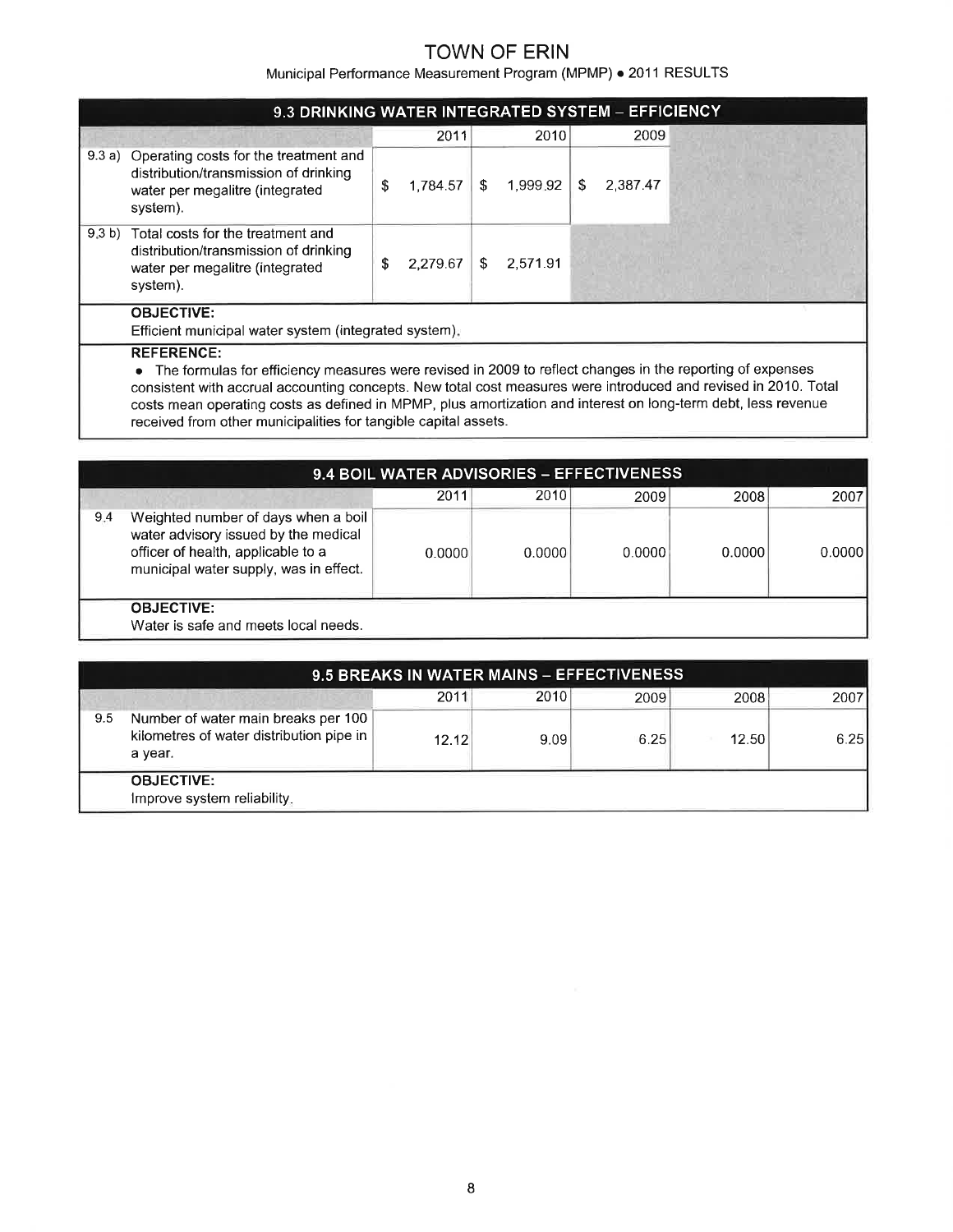Municipal Performance Measurement Program (MPMP) · 2011 RESULTS

# Parks and Recreation

CONTACT PERSON FOR PARKS AND RECREATION: CAO, Graham Smith, John Cunningham

|                                                                                                                                                                                                                                                   | <b>11.1 PARKS - EFFICIENCY</b>                                  |      |                                                                                                                 |  |  |  |  |  |  |
|---------------------------------------------------------------------------------------------------------------------------------------------------------------------------------------------------------------------------------------------------|-----------------------------------------------------------------|------|-----------------------------------------------------------------------------------------------------------------|--|--|--|--|--|--|
|                                                                                                                                                                                                                                                   | 2011                                                            | 2010 | 2009                                                                                                            |  |  |  |  |  |  |
| 11.1 a) Operating costs for parks per person.                                                                                                                                                                                                     |                                                                 |      |                                                                                                                 |  |  |  |  |  |  |
| 11.1 b) Total costs for parks per person.                                                                                                                                                                                                         |                                                                 |      |                                                                                                                 |  |  |  |  |  |  |
| <b>OBJECTIVE:</b><br>Efficient operation of parks.                                                                                                                                                                                                |                                                                 |      |                                                                                                                 |  |  |  |  |  |  |
| <b>REFERENCE:</b><br>• The formulas for efficiency measures were revised in 2009 to reflect changes in the reporting of expenses<br>costs mean operating costs as defined in MPMP, plus amortization and interest on long-term debt, less revenue | received from other municipalities for tangible capital assets. |      | consistent with accrual accounting concepts. New total cost measures were introduced and revised in 2010. Total |  |  |  |  |  |  |

|                                                                                                                                                                                                                                                                                                                                                                                                                                         |    |      |    | <b>11.2 RECREATION PROGRAMS - EFFICIENCY</b> |   |      |  |  |  |
|-----------------------------------------------------------------------------------------------------------------------------------------------------------------------------------------------------------------------------------------------------------------------------------------------------------------------------------------------------------------------------------------------------------------------------------------|----|------|----|----------------------------------------------|---|------|--|--|--|
|                                                                                                                                                                                                                                                                                                                                                                                                                                         |    | 2011 |    | 2010                                         |   | 2009 |  |  |  |
| 11.2 a) Operating costs for recreation<br>programs per person.                                                                                                                                                                                                                                                                                                                                                                          | \$ |      | \$ | ۰                                            | S |      |  |  |  |
| 11.2 b) Total costs for recreation programs<br>per person.                                                                                                                                                                                                                                                                                                                                                                              | S  |      | \$ |                                              |   |      |  |  |  |
| <b>OBJECTIVE:</b><br>Efficient operation of recreation programs.                                                                                                                                                                                                                                                                                                                                                                        |    |      |    |                                              |   |      |  |  |  |
| <b>REFERENCE:</b><br>• The formulas for efficiency measures were revised in 2009 to reflect changes in the reporting of expenses<br>consistent with accrual accounting concepts. New total cost measures were introduced and revised in 2010. Total<br>costs mean operating costs as defined in MPMP, plus amortization and interest on long-term debt, less revenue<br>received from other municipalities for tangible capital assets. |    |      |    |                                              |   |      |  |  |  |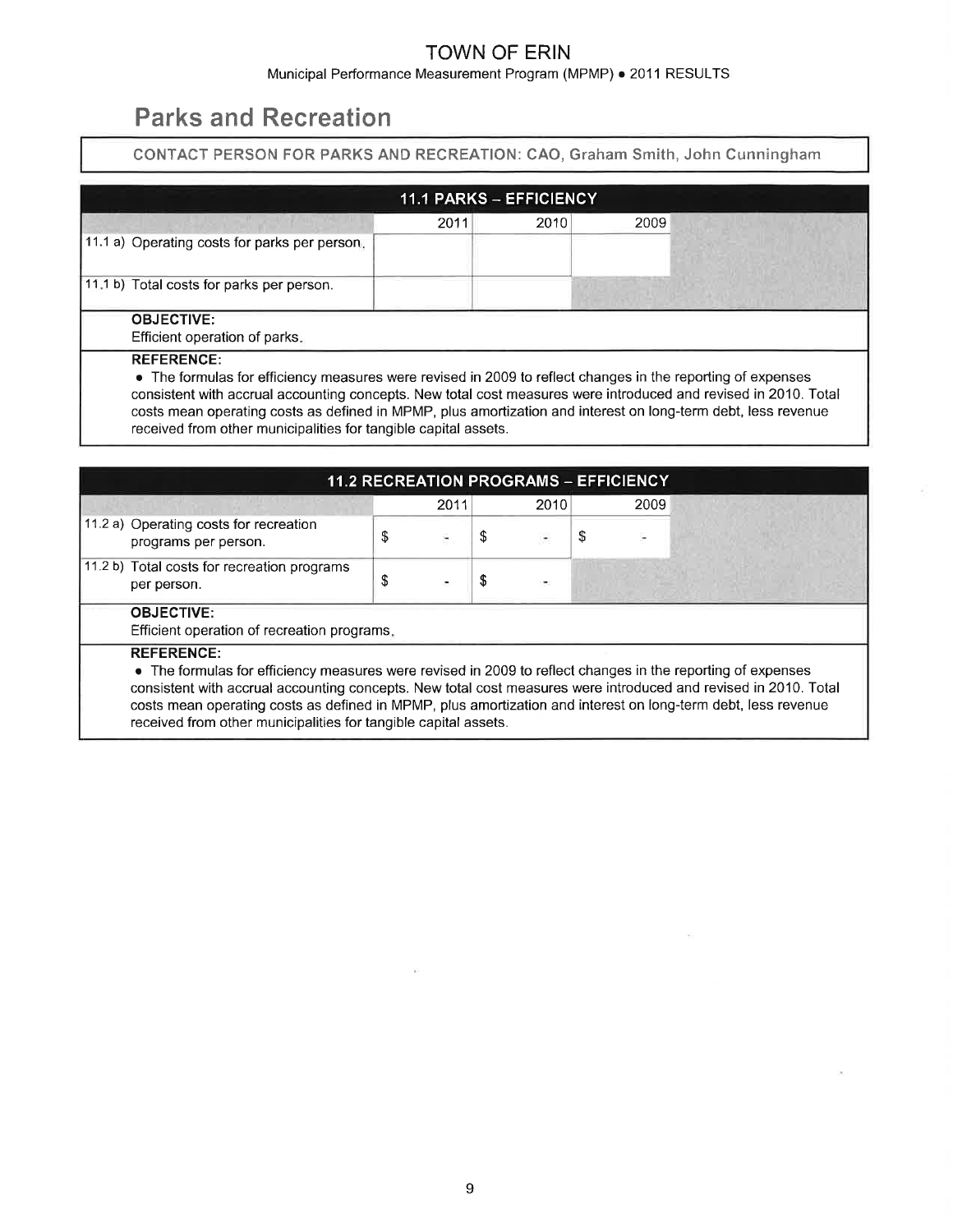Municipal Performance Measurement Program (MPMP) . 2011 RESULTS

|                                                                    |   |        |    | <b>11.3 RECREATION FACILITIES - EFFICIENCY</b> |   |        |  |
|--------------------------------------------------------------------|---|--------|----|------------------------------------------------|---|--------|--|
|                                                                    |   | 2011   |    | 2010                                           |   | 2009   |  |
| 11.3 a) Operating costs for recreation<br>facilities per person.   | S | 147.11 | -S | 169.68                                         | S | 117.81 |  |
| 11.3 b) Total costs for recreation facilities per<br>person.       | S | 173.62 | S  | 193.57                                         |   |        |  |
| <b>OBJECTIVE:</b><br>Efficient operation of recreation facilities. |   |        |    |                                                |   |        |  |
| <b>REFERENCE:</b>                                                  |   |        |    |                                                |   |        |  |

• The formulas for efficiency measures were revised in 2009 to reflect changes in the reporting of expenses consistent with accrual accounting concepts. New total cost measures were introduced and revised in 2010. Total costs mean operating costs as defined in MPMP, plus amortization and interest on long-term debt, less revenue received from other municipalities for tangible capital assets.

| 11.4 RECREATION PROGRAMS AND RECREATION FACILITIES (SUBTOTAL)<br><b>EFFICIENCY</b>                                                                                                                                                                                                                                                                                                                                                      |    |        |    |        |    |        |  |  |  |  |  |  |
|-----------------------------------------------------------------------------------------------------------------------------------------------------------------------------------------------------------------------------------------------------------------------------------------------------------------------------------------------------------------------------------------------------------------------------------------|----|--------|----|--------|----|--------|--|--|--|--|--|--|
|                                                                                                                                                                                                                                                                                                                                                                                                                                         |    | 2011   |    | 2010   |    | 2009   |  |  |  |  |  |  |
| 11.4 a) Operating costs for recreation<br>programs and recreation facilities per<br>person (Subtotal)                                                                                                                                                                                                                                                                                                                                   | \$ | 147.11 | Ŝ. | 169.68 | \$ | 117.81 |  |  |  |  |  |  |
| 11.4 b) Total costs for recreation programs<br>and recreation facilities per person<br>(Subtotal)                                                                                                                                                                                                                                                                                                                                       | \$ | 173.62 | \$ | 193.57 |    |        |  |  |  |  |  |  |
| <b>OBJECTIVE:</b><br>Efficient operation of recreation programs and facilities.                                                                                                                                                                                                                                                                                                                                                         |    |        |    |        |    |        |  |  |  |  |  |  |
| <b>REFERENCE:</b><br>• The formulas for efficiency measures were revised in 2009 to reflect changes in the reporting of expenses<br>consistent with accrual accounting concepts. New total cost measures were introduced and revised in 2010. Total<br>costs mean operating costs as defined in MPMP, plus amortization and interest on long-term debt, less revenue<br>received from other municipalities for tangible capital assets. |    |        |    |        |    |        |  |  |  |  |  |  |

×